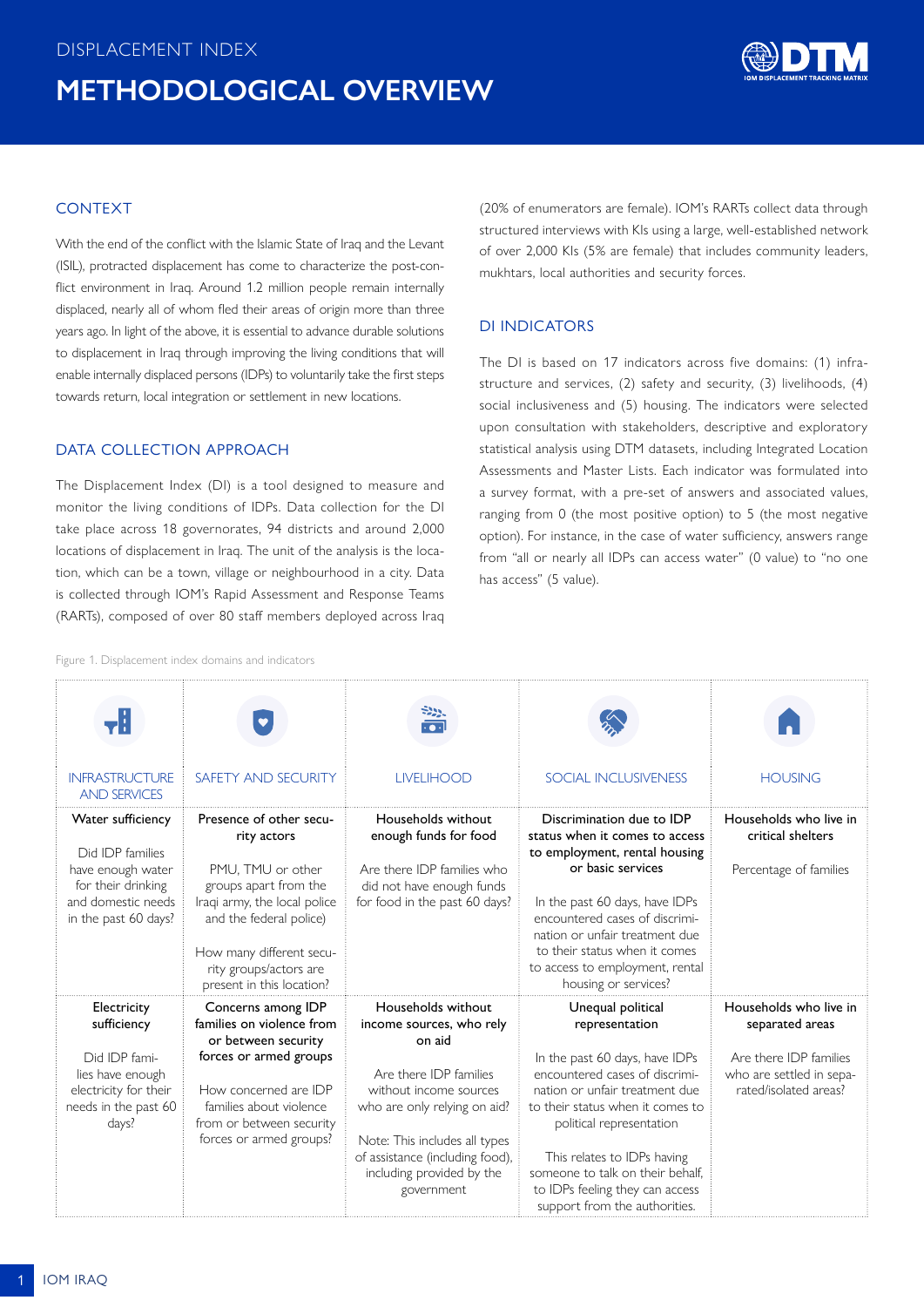| Access to health<br>care<br>Were IDP fami-<br>lies able to access<br>health care<br>(doctor/health<br>centre/hospital) in<br>the past 60 days? | Concerns among IDP<br>families on ISIL attacks<br>How concerned are<br><b>IDP</b> families about ISIL<br>attacks?   | Households who moved to<br>cheaper housing<br>Are there of IDP families<br>who moved to cheaper<br>housing or co-shared<br>housing in the past 60<br>days?                                                                                                                                           | Freedom of movement<br>Are most IDPs allowed<br>freedom of movement within<br>the governorate in day-to-day<br>activities | Households who live in<br>unsafe areas<br>Are there IDP fami-<br>lies who are settled in<br>unsafe/insecure areas?<br>Note: This could be due<br>to contamination from<br>explosive remnants of<br>war, risks of flooding or<br>landslides, solid waste<br>dumping site, etc. |
|------------------------------------------------------------------------------------------------------------------------------------------------|---------------------------------------------------------------------------------------------------------------------|------------------------------------------------------------------------------------------------------------------------------------------------------------------------------------------------------------------------------------------------------------------------------------------------------|---------------------------------------------------------------------------------------------------------------------------|-------------------------------------------------------------------------------------------------------------------------------------------------------------------------------------------------------------------------------------------------------------------------------|
|                                                                                                                                                | Concerns among IDP<br>families on revenge<br>attacks<br>How concerned are IDP<br>families about revenge<br>attacks? | Primary school attendance<br>Were IDP children aged<br>6-12 attending primary<br>school regularly (at least 3<br>days per week) in the past<br>60 days?<br>This includes both online<br>or in-person education.<br>Include any method that<br>will lead to children gradu-<br>ating the school year. |                                                                                                                           |                                                                                                                                                                                                                                                                               |

# STATISTICAL MODEL

Confirmatory factor analysis is used to examine the relationship between these observed indicators and their domains (constructs) and to obtain scores that capture both the relevance of each indicator for a certain

domain and the importance of each domain for the overall index. In line with the previous studies, housing is the domain with the highest impact on the overall living conditions of IDPs. Domains with the second highest impact are services and security, followed by livelihoods and social inclusiveness.

Figure 2. Measurement model<sup>1</sup> of the living conditions of IDPs in Iraq



*1 Goodness of fit: Estimator DWLS, CFI = 0.975 (good if >0.95), TLI=0.968 (good if >0.95), RMSEA= 0.045 (good if <0.06), SRMR= 0.078 (good if <0.08)*